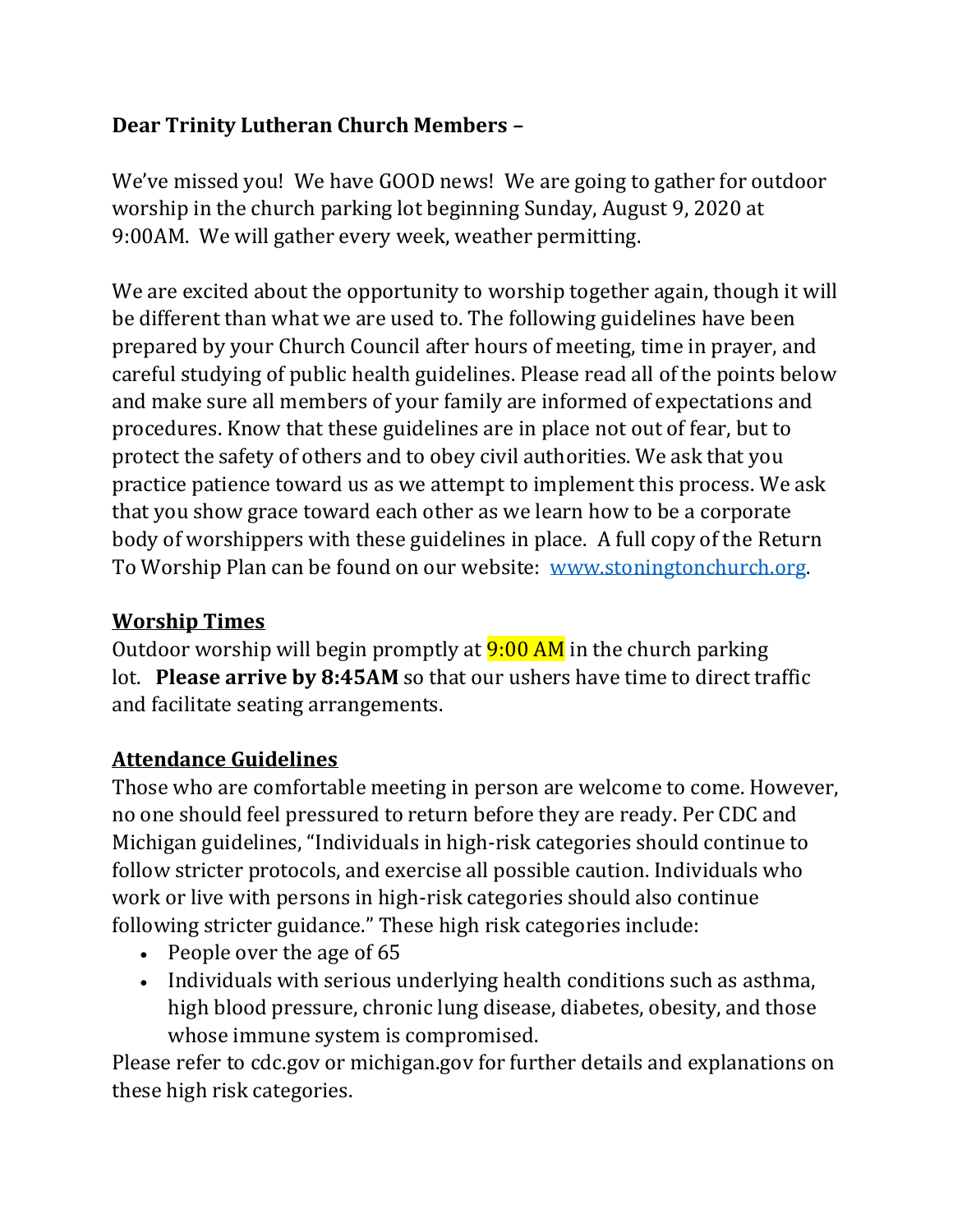As always, please stay home if you feel ill.

**If you have come in contact with someone who is suspected, or confirmed, to have COVID-19, please do not attend worship until after the 14 quarantine period is complete, and/or you have tested negative after contact.**

# **Gathering for Worship**

As you enter the church property, there will be signs directing you where to park and where to set up. Please pay attention to these signs and to the ushers guiding people as they enter.

There will be a table set up with:

- Bulletins (including safety requirements)
- Hand Sanitizer
- Offering Box (you can also mail it)

# PLEASE BRING YOUR OWN CHAIRS!

An usher will direct you where to park and set your chairs. **Please wait for the direction of an usher before parking or setting your chairs up**. Our goal is to conduct this in such a way that minimizes contact with others and maintains the public health guideline of six feet of social distancing. You are also welcome to worship in your vehicle. Ushers will have a designated area for you to park in and remain in your vehicle for the worship service.

## **Social Distancing**

Please help us all maintain 6 feet of social distancing from all nonhousehold/family members at all times. There will X's marked out for seating. Please stay within your six foot perimeter during worship. Please try to maintain six feet of space between each other when entering and leaving the church parking lot. Parents, we ask that you try to keep your children inside these perimeters during service. While children may be excited to see friends, we ask that you be mindful of people's space and avoid contact with other families, intentional or unintentional.